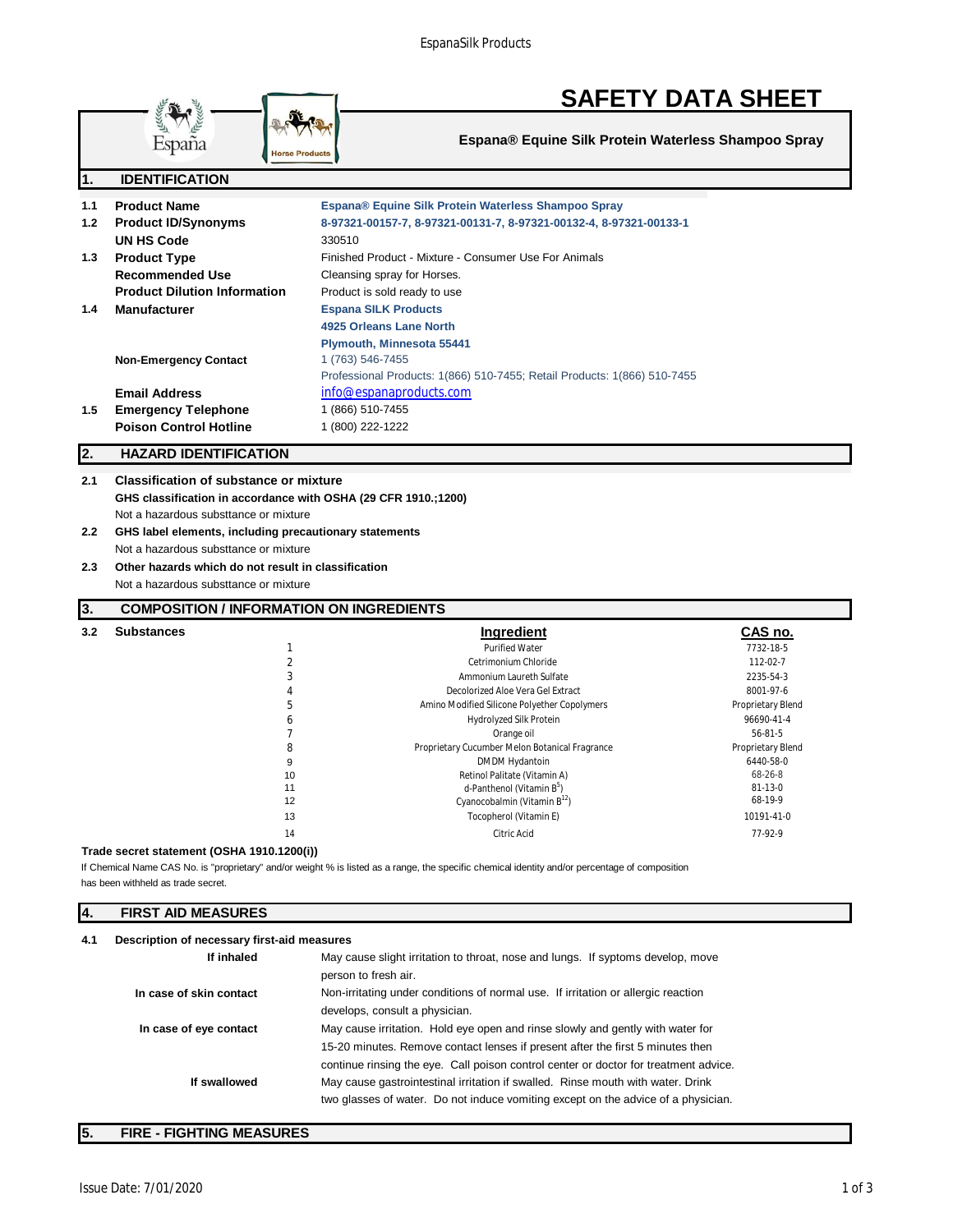## **5.1 Suitable extinguishing media** Water and Foam.

**5.2 Specific hazards arising from the chemical** N/A

# **5.3 Special protective actions for fire-fighters**

No special fire fighting equipment is required, however, self-contained breathing apparatus and protective clothing should be worn in fighting fires involving chemicals.

# **6. ACCIDENTAL RELEASE MEASURES**

- **6.1 Personal Precautions, protective equipment and emergency procedures** None.
- **6.2 Environmental precautions** None, product is biodegradeable.
- **6.3 Methods and materials for containment and cleaning up** Wash up spill area.

# **7. HANDLING AND STORAGE**

### **7.1 Precautions for safe handling**

- Consider normal working environment. Use common sense precaution.
- **7.2 Conditions for safe storage, including any incompatibilities** Store in original, closed container.

# **8. EXPOSURE CONTROLS/PERSONAL PROTECTION**

### **8.3 Individual protection measures, such as personal protective equipment (PPE)**

| Eye/face protection    | Wear splash goggles if contatct with liquid is likely. |
|------------------------|--------------------------------------------------------|
| Skin protection        | Use rubber or neoprene gloves if necessary.            |
| Pespiratory protection | Normal room ventilation.                               |

# **9. PHYSICAL AND CHEMICAL PROPERTIES**

| Appearance/form                        | Milky liquid         |
|----------------------------------------|----------------------|
| Odor                                   | Pleasant fragrance   |
| Odor threshold                         | Not available.       |
| pH value                               | $6.5 - 7.5$          |
| Melting/Freezing point                 | Not determined       |
| Boiling point/boiling range            | Not determined       |
| Flash point                            | Not determined       |
| Evaporation rate                       | Not determined       |
| Flammability (solid, gas)              | Not available.       |
| Upper/ lower flammability limit        | Not available.       |
| Vapor pressure                         | Not available.       |
| Vapor density                          | Not available.       |
| <b>Relative Density</b>                | Not available.       |
| Water solubility                       | Completely Soluable. |
| Solubility in other solvents           | Not available.       |
| Partition coefficient: n-octanol/water | Not available.       |
| Autoignition temperature               | Not available.       |
| Decomposition temperature              | Not available.       |
|                                        |                      |

# **10. STABILITY AND REACTIVITY**

| 10.1 | Reactivity                                                    | Hazardous polymerization: will not occur. |
|------|---------------------------------------------------------------|-------------------------------------------|
|      | 10.2 Chemical stability                                       | Stable under normal conditions            |
|      | 10.3 Possibility of hazardous reactions                       | None known for mixture.                   |
|      | 10.4 Conditions to avoid                                      | None known for mixture.                   |
| 10.5 | <b>Materials to avoid</b>                                     | None known for mixture.                   |
|      | 10.6 Hazardous Decomposition Products None known for mixture. |                                           |

## **11. TOXICOLOGICAL INFORMATION**